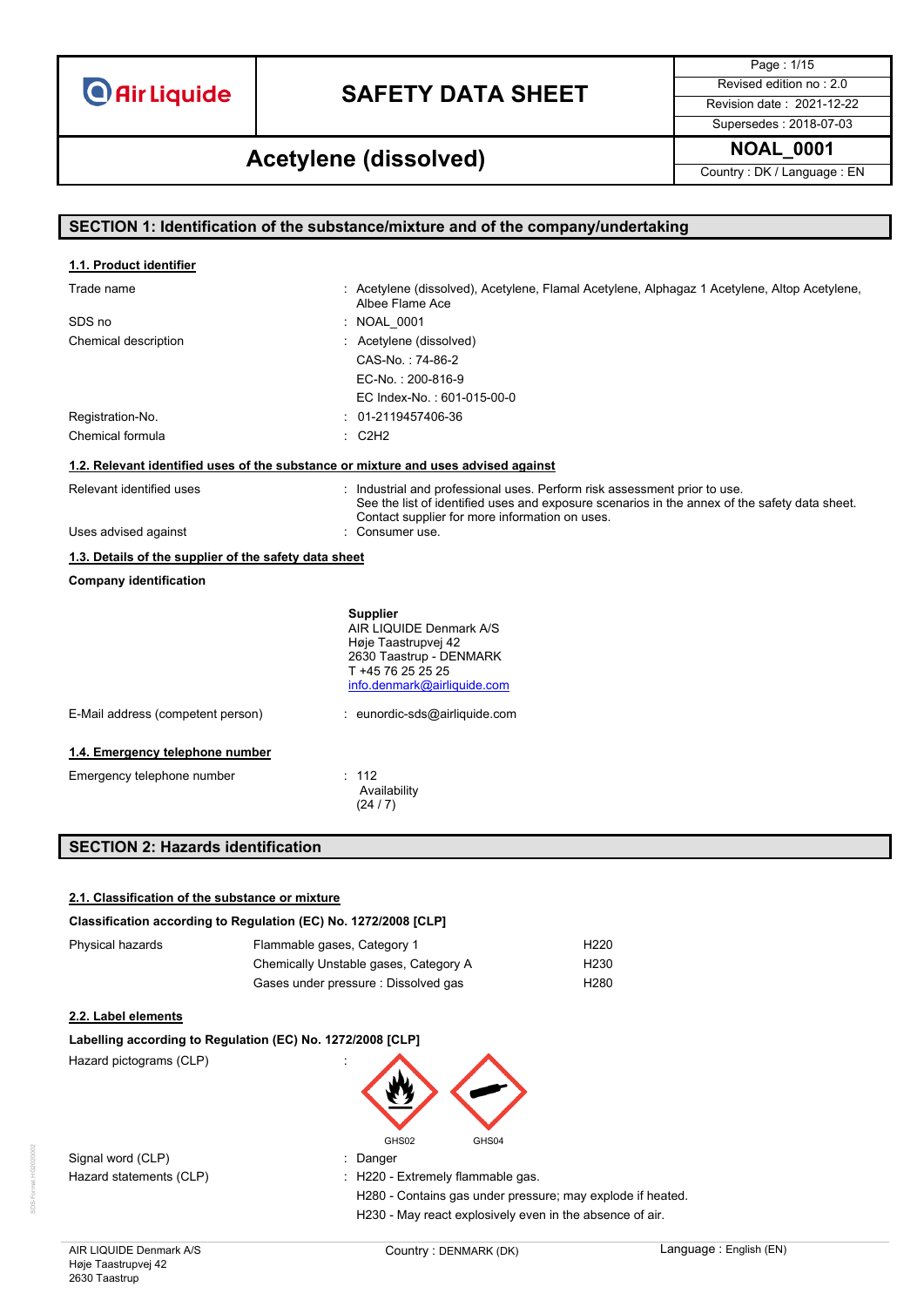### **SAFETY DATA SHEET** Revised edition no : 2.0

Page : 2/15 Supersedes : 2018-07-03

### **NOAL\_0001 Acetylene (dissolved)**

Country : DK / Language : EN

| Precautionary statements (CLP) |                                                                                                                                                                                                |
|--------------------------------|------------------------------------------------------------------------------------------------------------------------------------------------------------------------------------------------|
|                                | - Prevention : P202 - Do not handle until all safety precautions have been read and understood.                                                                                                |
|                                | P210 - Keep away from heat, hot surfaces, sparks, open flames and other ignition sources. No<br>smoking.                                                                                       |
|                                | - Response : P377 - Leaking gas fire: Do not extinguish, unless leak can be stopped safely.                                                                                                    |
|                                | P381 - In case of leakage, eliminate all ignition sources.                                                                                                                                     |
|                                | - Storage : P403 - Store in a well-ventilated place.                                                                                                                                           |
| Supplemental information       | Dispose of cylinder via gas supplier only. Cylinder contains a porous material which in some<br>cases contains asbestos fibres and is saturated with a solvent (acetone or dimethylformamide). |
| 2.3. Other hazards             |                                                                                                                                                                                                |
|                                | : None.                                                                                                                                                                                        |

### **SECTION 3: Composition/information on ingredients**

#### **3.1. Substances**

| <b>Name</b>           | <b>Product identifier</b>                                                                                     | Composition [V-%]: | <b>Classification according to</b><br><b>Regulation (EC) No. 1272/2008 [CLP]</b> |
|-----------------------|---------------------------------------------------------------------------------------------------------------|--------------------|----------------------------------------------------------------------------------|
| Acetylene (dissolved) | (CAS-No.) 74-86-2<br>(EC-No.) 200-816-9<br>(EC Index-No.) 601-015-00-0<br>(Registration-No.) 01-2119457406-36 | 100                | Flam. Gas 1. H220<br>Chem. Unst. Gas A, H230<br>Press. Gas (Diss.), H280         |

For safety reasons, the acetylene is dissolved in acetone (Flam. Liq. 2, Eye Irrit. 2, STOT SE 3) or dimethylformamide (Flam.Liq.3, Repr. 1B, Acute Tox. 4, Eye Irrit. 2) in the gas receptacle. Vapour of the solvent is carried away as impurity when the acetylene is extracted from the gas receptacle. The concentration of the solvent vapour in the gas is lower than the concentration limits to change the classification of the acetylene. The cylinder contains a porous material which in some cases contains asbestos fibres. The asbestos fibres are encapsulated in the solid porous material and are not released under normal conditions of use. See section 13 for the disposal of those cylinders. Dimethylformamide is on the Candidate List of Substances of Very High Concern (SVHC) that might be subject to authorization for future placing on the market and uses.

*Contains no other components or impurities which will influence the classification of the product.*

#### : Not applicable. **3.2. Mixtures**

### **SECTION 4: First aid measures**

#### **4.1. Description of first aid measures**

| - Inhalation                                                     | : Remove victim to uncontaminated area wearing self contained breathing apparatus. Keep<br>victim warm and rested. Call a doctor. Perform cardiopulmonary resuscitation if breathing<br>stopped. |  |
|------------------------------------------------------------------|--------------------------------------------------------------------------------------------------------------------------------------------------------------------------------------------------|--|
| - Skin contact                                                   | : Adverse effects not expected from this product.                                                                                                                                                |  |
| - Eve contact                                                    | : Adverse effects not expected from this product.                                                                                                                                                |  |
| - Ingestion                                                      | : Ingestion is not considered a potential route of exposure.                                                                                                                                     |  |
| 4.2. Most important symptoms and effects, both acute and delayed |                                                                                                                                                                                                  |  |

: Refer to section 11.

#### **4.3. Indication of any immediate medical attention and special treatment needed**

: None.

| <b>SECTION 5: Firefighting measures</b> |                                     |                        |
|-----------------------------------------|-------------------------------------|------------------------|
|                                         |                                     |                        |
| 5.1. Extinguishing media                |                                     |                        |
| - Suitable extinguishing media          | : Water spray or fog.               |                        |
|                                         | Dry powder.                         |                        |
| - Unsuitable extinguishing media        | : Carbon dioxide.                   |                        |
|                                         | Do not use water jet to extinguish. |                        |
| AIR LIQUIDE Denmark A/S                 | Country: DENMARK (DK)               | Language: English (EN) |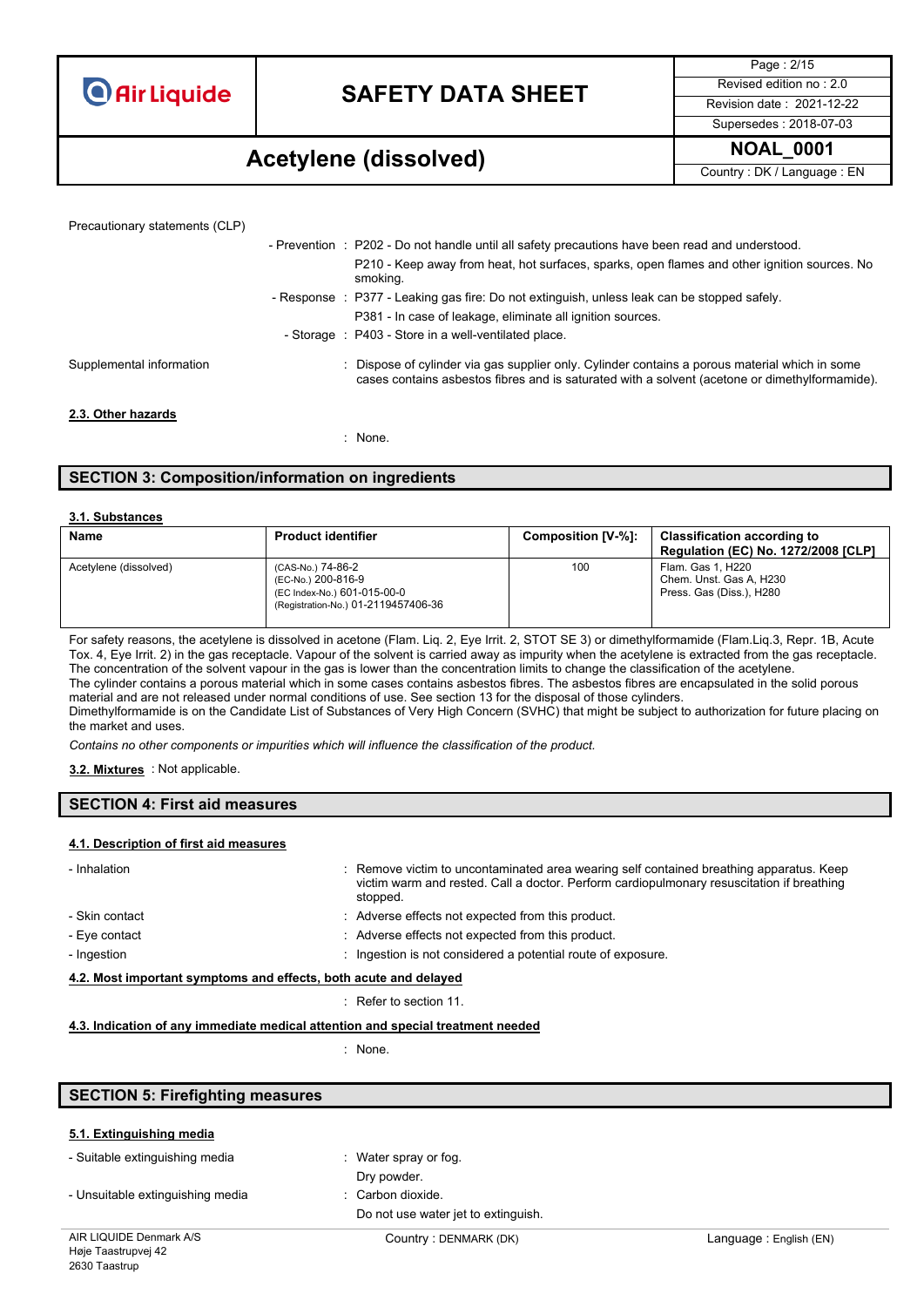

Page : 3/15 Supersedes : 2018-07-03

### **NOAL\_0001 Acetylene (dissolved)**

Country : DK / Language : EN

| 5.2. Special hazards arising from the substance or mixture |  |                                                                                                                                                                                                                                                                                                                   |  |
|------------------------------------------------------------|--|-------------------------------------------------------------------------------------------------------------------------------------------------------------------------------------------------------------------------------------------------------------------------------------------------------------------|--|
| Specific hazards<br>Hazardous combustion products          |  | : Exposure to fire may cause containers to rupture/explode.<br>: Carbon monoxide.                                                                                                                                                                                                                                 |  |
| 5.3. Advice for firefighters                               |  |                                                                                                                                                                                                                                                                                                                   |  |
| Specific methods                                           |  | : Use fire control measures appropriate for the surrounding fire. Exposure to fire and heat<br>radiation may cause gas receptacles to rupture. Cool endangered receptacles with water spray<br>jet from a protected position. Prevent water used in emergency cases from entering sewers and<br>drainage systems. |  |
|                                                            |  | If possible, stop flow of product.                                                                                                                                                                                                                                                                                |  |
|                                                            |  | Use water spray or fog to knock down fire fumes if possible.                                                                                                                                                                                                                                                      |  |
|                                                            |  | Do not extinguish a leaking gas flame unless absolutely necessary. Spontaneous/explosive re-<br>ignition may occur. Extinguish any other fire.                                                                                                                                                                    |  |
|                                                            |  | Continue water spray from protected position until container stays cool.                                                                                                                                                                                                                                          |  |
|                                                            |  | Move containers away from the fire area if this can be done without risk.                                                                                                                                                                                                                                         |  |
| Special protective equipment for fire fighters             |  | : In confined space use self-contained breathing apparatus.                                                                                                                                                                                                                                                       |  |
|                                                            |  | Standard protective clothing and equipment (Self Contained Breathing Apparatus) for fire<br>fighters.                                                                                                                                                                                                             |  |
|                                                            |  | Standard EN 137 - Self-contained open-circuit compressed air breathing apparatus with full<br>face mask.                                                                                                                                                                                                          |  |
|                                                            |  | Standard EN 469 - Protective clothing for firefighters. Standard - EN 659: Protective gloves for<br>firefighters.                                                                                                                                                                                                 |  |

### **SECTION 6: Accidental release measures**

#### **6.1. Personal precautions, protective equipment and emergency procedures**

| : Try to stop release.<br>Evacuate area                                                               |
|-------------------------------------------------------------------------------------------------------|
|                                                                                                       |
| Monitor concentration of released product.                                                            |
| Consider the risk of potentially explosive atmospheres.                                               |
| Wear self-contained breathing apparatus when entering area unless atmosphere is proved to<br>be safe. |
| Eliminate ignition sources.                                                                           |
| Ensure adequate air ventilation.                                                                      |
| Act in accordance with local emergency plan.                                                          |
| Stay upwind.                                                                                          |
|                                                                                                       |
|                                                                                                       |
| Try to stop release.                                                                                  |

### **6.3. Methods and material for containment and cleaning up**

| Ventilate area. |
|-----------------|
|-----------------|

**6.4. Reference to other sections**

**6.2. Environmental precautions**

: See also sections 8 and 13.

| <b>SECTION 7: Handling and storage</b> |  |
|----------------------------------------|--|
|----------------------------------------|--|

#### **7.1. Precautions for safe handling**

| Safe use of the product | : Do not breathe gas.                                                                            |                        |  |
|-------------------------|--------------------------------------------------------------------------------------------------|------------------------|--|
|                         | Avoid release of product into atmosphere.                                                        |                        |  |
|                         | The product must be handled in accordance with good industrial hygiene and safety<br>procedures. |                        |  |
|                         | Only experienced and properly instructed persons should handle gases under pressure.             |                        |  |
|                         | Consider pressure relief device(s) in gas installations.                                         |                        |  |
|                         | Ensure the complete gas system was (or is regularily) checked for leaks before use.              |                        |  |
| AIR LIQUIDE Denmark A/S | Country: DENMARK (DK)                                                                            | Language: English (EN) |  |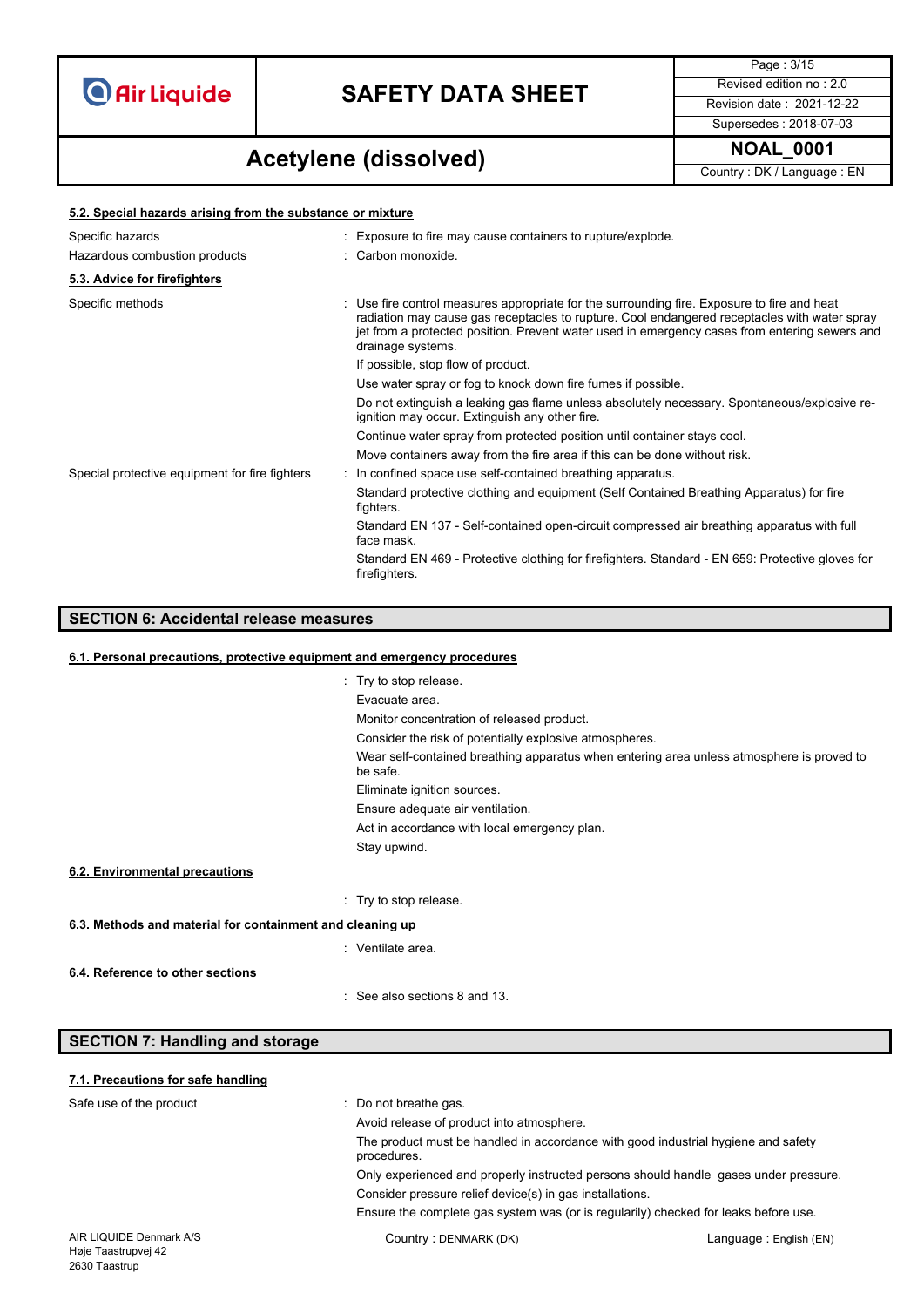Page : 4/15 Supersedes : 2018-07-03

# **NOAL\_0001 Acetylene (dissolved)**

Country : DK / Language : EN

|                                                                   | Do not smoke while handling product.<br>Use only properly specified equipment which is suitable for this product, its supply pressure and                                                                                                                                                                                     |  |  |
|-------------------------------------------------------------------|-------------------------------------------------------------------------------------------------------------------------------------------------------------------------------------------------------------------------------------------------------------------------------------------------------------------------------|--|--|
|                                                                   | temperature. Contact your gas supplier if in doubt.                                                                                                                                                                                                                                                                           |  |  |
|                                                                   | Avoid suck back of water, acid and alkalis.                                                                                                                                                                                                                                                                                   |  |  |
|                                                                   | Assess the risk of potentially explosive atmospheres and the need for explosion-proof<br>equipment.                                                                                                                                                                                                                           |  |  |
|                                                                   | Purge air from system before introducing gas.                                                                                                                                                                                                                                                                                 |  |  |
|                                                                   | Take precautionary measures against static discharge.                                                                                                                                                                                                                                                                         |  |  |
|                                                                   | Keep away from ignition sources (including static discharges).                                                                                                                                                                                                                                                                |  |  |
|                                                                   | Consider the use of only non-sparking tools.                                                                                                                                                                                                                                                                                  |  |  |
|                                                                   | Avoid contact with pure copper, mercury, silver and brass with greater than 65% copper.                                                                                                                                                                                                                                       |  |  |
|                                                                   | Operating pressure in piping should be limited to 1.5 bar (gauge) or less due to more stringent<br>national regulations (with maximum diameter DN25).                                                                                                                                                                         |  |  |
|                                                                   | Consider the use of flash back arrestors.                                                                                                                                                                                                                                                                                     |  |  |
|                                                                   | Solvent may accumulate in piping systems. For maintenance activities use appropriate<br>resistant gloves, assess the necessity to use a respiratory filter device (specify gloves and<br>filters for DMF or acetone use) and wear safety goggles. Avoid breathing the vapour of the<br>solvent. Provide adequate ventilation. |  |  |
|                                                                   | For further information on safe use refer to EIGA code of practice acetylene (EIGA Doc 123).                                                                                                                                                                                                                                  |  |  |
|                                                                   | Ensure equipment is adequately earthed.                                                                                                                                                                                                                                                                                       |  |  |
| Safe handling of the gas receptacle                               | : Refer to supplier's container handling instructions.                                                                                                                                                                                                                                                                        |  |  |
|                                                                   | Do not allow backfeed into the container.                                                                                                                                                                                                                                                                                     |  |  |
|                                                                   | Protect containers from physical damage; do not drag, roll, slide or drop.                                                                                                                                                                                                                                                    |  |  |
|                                                                   | When moving cylinders, even for short distances, use a cart (trolley, hand truck, etc.) designed<br>to transport cylinders.                                                                                                                                                                                                   |  |  |
|                                                                   | Leave valve protection caps in place until the container has been secured against either a wall<br>or bench or placed in a container stand and is ready for use.                                                                                                                                                              |  |  |
|                                                                   | If user experiences any difficulty operating valve discontinue use and contact supplier.                                                                                                                                                                                                                                      |  |  |
|                                                                   | Never attempt to repair or modify container valves or safety relief devices.                                                                                                                                                                                                                                                  |  |  |
|                                                                   | Damaged valves should be reported immediately to the supplier.                                                                                                                                                                                                                                                                |  |  |
|                                                                   | Keep container valve outlets clean and free from contaminants particularly oil and water.                                                                                                                                                                                                                                     |  |  |
|                                                                   | Replace valve outlet caps or plugs and container caps where supplied as soon as container is<br>disconnected from equipment.                                                                                                                                                                                                  |  |  |
|                                                                   | Close container valve after each use and when empty, even if still connected to equipment.                                                                                                                                                                                                                                    |  |  |
|                                                                   | Never attempt to transfer gases from one cylinder/container to another.                                                                                                                                                                                                                                                       |  |  |
|                                                                   | Never use direct flame or electrical heating devices to raise the pressure of a container.                                                                                                                                                                                                                                    |  |  |
|                                                                   | Do not remove or deface labels provided by the supplier for the identification of the content of<br>the container.                                                                                                                                                                                                            |  |  |
|                                                                   | Suck back of water into the container must be prevented.                                                                                                                                                                                                                                                                      |  |  |
|                                                                   | Open valve slowly to avoid pressure shock.                                                                                                                                                                                                                                                                                    |  |  |
| 7.2. Conditions for safe storage, including any incompatibilities |                                                                                                                                                                                                                                                                                                                               |  |  |
|                                                                   | : Observe all regulations and local requirements regarding storage of containers.                                                                                                                                                                                                                                             |  |  |
|                                                                   | Containers should not be stored in conditions likely to encourage corrosion.                                                                                                                                                                                                                                                  |  |  |
|                                                                   | Container valve guards or caps should be in place.                                                                                                                                                                                                                                                                            |  |  |
|                                                                   | Containers should be stored in the vertical position and properly secured to prevent them from                                                                                                                                                                                                                                |  |  |
|                                                                   | falling over.                                                                                                                                                                                                                                                                                                                 |  |  |
|                                                                   | Stored containers should be periodically checked for general condition and leakage.                                                                                                                                                                                                                                           |  |  |
|                                                                   | Keep container below 50°C in a well ventilated place.                                                                                                                                                                                                                                                                         |  |  |
|                                                                   | Store containers in location free from fire risk and away from sources of heat and ignition.                                                                                                                                                                                                                                  |  |  |
|                                                                   | Keep away from combustible materials.                                                                                                                                                                                                                                                                                         |  |  |
|                                                                   | Segregate from oxidant gases and other oxidants in store.                                                                                                                                                                                                                                                                     |  |  |
|                                                                   | All electrical equipment in the storage areas should be compatible with the risk of a potentially<br>explosive atmosphere.                                                                                                                                                                                                    |  |  |
| 7.3. Specific end use(s)                                          |                                                                                                                                                                                                                                                                                                                               |  |  |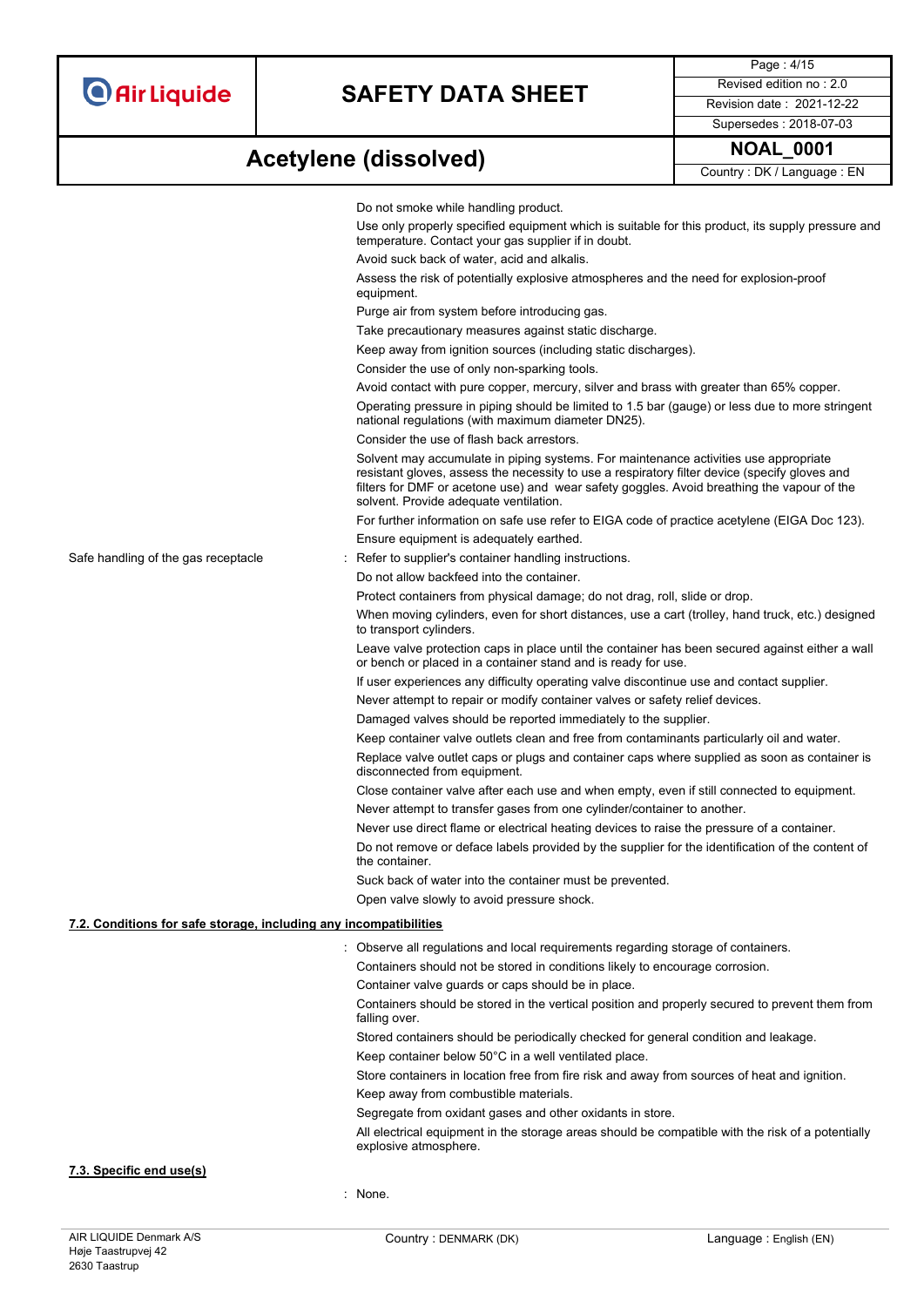# **SAFETY DATA SHEET** Revised edition no : 2.0

Page : 5/15

Supersedes : 2018-07-03

## **NOAL\_0001 Acetylene (dissolved)**

Country : DK / Language : EN

### **SECTION 8: Exposure controls/personal protection**

#### **8.1. Control parameters**

| Acetylene (dissolved) (74-86-2)                                                                                                                                                        |                   |                                                                                                                                                                                                                                                                                                                                                                                                                                                         |  |
|----------------------------------------------------------------------------------------------------------------------------------------------------------------------------------------|-------------------|---------------------------------------------------------------------------------------------------------------------------------------------------------------------------------------------------------------------------------------------------------------------------------------------------------------------------------------------------------------------------------------------------------------------------------------------------------|--|
| DNEL: Derived no effect level (Workers)                                                                                                                                                |                   |                                                                                                                                                                                                                                                                                                                                                                                                                                                         |  |
| Acute - systemic effects, inhalation                                                                                                                                                   |                   | $2675$ mg/m <sup>3</sup>                                                                                                                                                                                                                                                                                                                                                                                                                                |  |
|                                                                                                                                                                                        |                   | 2500 ppm<br>$2675$ mg/m <sup>3</sup>                                                                                                                                                                                                                                                                                                                                                                                                                    |  |
| Long-term - systemic effects, inhalation                                                                                                                                               |                   | 2500 ppm                                                                                                                                                                                                                                                                                                                                                                                                                                                |  |
| PNEC (Predicted No-Effect Concentration)                                                                                                                                               | None established. |                                                                                                                                                                                                                                                                                                                                                                                                                                                         |  |
|                                                                                                                                                                                        |                   |                                                                                                                                                                                                                                                                                                                                                                                                                                                         |  |
| 8.2. Exposure controls                                                                                                                                                                 |                   |                                                                                                                                                                                                                                                                                                                                                                                                                                                         |  |
| 8.2.1. Appropriate engineering controls                                                                                                                                                |                   |                                                                                                                                                                                                                                                                                                                                                                                                                                                         |  |
|                                                                                                                                                                                        |                   | : Provide adequate general and local exhaust ventilation.                                                                                                                                                                                                                                                                                                                                                                                               |  |
|                                                                                                                                                                                        |                   | Product to be handled in a closed system.                                                                                                                                                                                                                                                                                                                                                                                                               |  |
|                                                                                                                                                                                        |                   | Systems under pressure should be regularily checked for leakages.                                                                                                                                                                                                                                                                                                                                                                                       |  |
|                                                                                                                                                                                        |                   | Ensure exposure is below occupational exposure limits (where available).                                                                                                                                                                                                                                                                                                                                                                                |  |
|                                                                                                                                                                                        |                   | Gas detectors should be used when flammable gases/vapours may be released.                                                                                                                                                                                                                                                                                                                                                                              |  |
|                                                                                                                                                                                        |                   | Consider the use of a work permit system e.g. for maintenance activities.                                                                                                                                                                                                                                                                                                                                                                               |  |
|                                                                                                                                                                                        |                   |                                                                                                                                                                                                                                                                                                                                                                                                                                                         |  |
| 8.2.2. Individual protection measures, e.g. personal protective equipment                                                                                                              |                   |                                                                                                                                                                                                                                                                                                                                                                                                                                                         |  |
|                                                                                                                                                                                        |                   | : A risk assessment should be conducted and documented in each work area to assess the risks<br>related to the use of the product and to select the PPE that matches the relevant risk. The<br>following recommendations should be considered:<br>PPE compliant to the recommended EN/ISO standards should be selected.                                                                                                                                 |  |
| • Eye/face protection                                                                                                                                                                  |                   | Wear safety glasses with side shields.<br>Standard EN 166 - Personal eye-protection - specifications.                                                                                                                                                                                                                                                                                                                                                   |  |
| • Skin protection                                                                                                                                                                      |                   |                                                                                                                                                                                                                                                                                                                                                                                                                                                         |  |
| - Hand protection                                                                                                                                                                      |                   | : Wear working gloves when handling gas containers.                                                                                                                                                                                                                                                                                                                                                                                                     |  |
|                                                                                                                                                                                        |                   | Standard EN 388 - Protective gloves against mechanical risk.                                                                                                                                                                                                                                                                                                                                                                                            |  |
| - Other                                                                                                                                                                                |                   | Consider the use of flame resistant anti-static safety clothing.<br>Standard EN ISO 14116 - Limited flame spread materials.<br>Standard EN 1149-5 - Protective clothing: Electrostatic properties.<br>Wear safety shoes while handling containers.<br>Standard EN ISO 20345 - Personal protective equipment - Safety footwear.                                                                                                                          |  |
| • Respiratory protection                                                                                                                                                               |                   | Gas filters may be used if all surrounding conditions e.g. type and concentration of the<br>contaminant(s) and duration of use are known.<br>Use gas filters with full face mask, where exposure limits may be exceeded for a short-term<br>period, e.g. connecting or disconnecting containers.<br>Gas filters do not protect against oxygen deficiency.<br>Standard EN 14387 - Gas filter(s), combined filter(s) and standard EN136, full face masks. |  |
| • Thermal hazards                                                                                                                                                                      |                   | Wear goggles with suitable filter lenses when use is cutting/welding.                                                                                                                                                                                                                                                                                                                                                                                   |  |
| 8.2.3. Environmental exposure controls<br>: Refer to local regulations for restriction of emissions to the atmosphere. See section 13 for<br>specific methods for waste gas treatment. |                   |                                                                                                                                                                                                                                                                                                                                                                                                                                                         |  |

### **SECTION 9: Physical and chemical properties**

### **9.1. Information on basic physical and chemical properties**

#### Appearance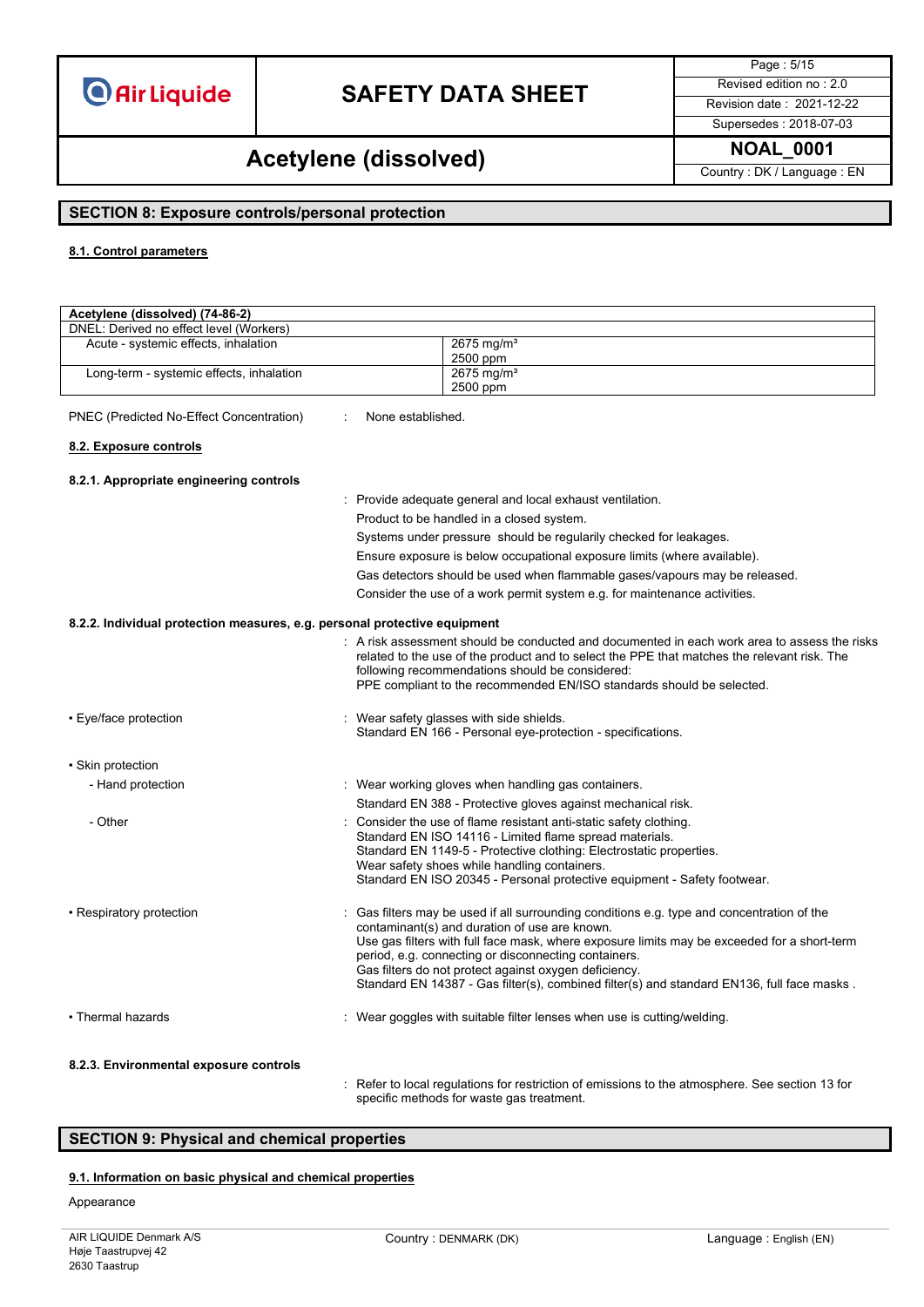

Supersedes : 2018-07-03

Page : 6/15

# **NOAL\_0001 Acetylene (dissolved)**

Country : DK / Language : EN

| Physical state at 20°C / 101.3kPa               | : Gas                                                                 |
|-------------------------------------------------|-----------------------------------------------------------------------|
| Colour                                          | Colourless.                                                           |
| Odour                                           | Garlic like. Poor warning properties at low concentrations.           |
| Odour threshold                                 | Odour threshold is subjective and inadequate to warn of overexposure. |
| pH                                              | Not applicable for gases and gas mixtures.                            |
| Melting point / Freezing point                  | $: 90.8 \text{ °C}$                                                   |
| Boiling point                                   | -84 °C<br>÷.                                                          |
| Flash point                                     | : Not applicable for gases and gas mixtures.                          |
| Evaporation rate                                | Not applicable for gases and gas mixtures.                            |
| Flammability (solid, gas)                       | : Extremely flammable gas                                             |
| <b>Explosive limits</b>                         | $2.3 - 100$ vol %                                                     |
| Vapour pressure [20°C]                          | $: 44 \text{ bar(a)}$                                                 |
| Vapour pressure [50°C]                          | : Not applicable.                                                     |
| Vapour density                                  | Not applicable.                                                       |
| Relative density, liquid (water=1)              | : Not applicable.                                                     |
| Relative density, gas (air=1)                   | : 0.9                                                                 |
| Water solubility                                | : $1185 \text{ mg/l}$                                                 |
| Partition coefficient n-octanol/water (Log Kow) | : 0.37                                                                |
| Auto-ignition temperature                       | 305 °C                                                                |
| Decomposition temperature                       | : Not applicable.                                                     |
| Viscosity                                       | No reliable data available.<br>۰.                                     |
| <b>Explosive properties</b>                     | : Not applicable.                                                     |
| Oxidising properties                            | : Not applicable.                                                     |
| 9.2. Other information                          |                                                                       |
| Molar mass                                      | $: 26$ g/mol                                                          |
| Critical temperature [°C]                       | : $35^{\circ}$ C                                                      |
|                                                 |                                                                       |

### **SECTION 10: Stability and reactivity**

| 10.1. Reactivity                         |                                                                                               |
|------------------------------------------|-----------------------------------------------------------------------------------------------|
|                                          | : No reactivity hazard other than the effects described in sub-sections below.                |
| 10.2. Chemical stability                 |                                                                                               |
|                                          | : Dissolved in a solvent supported in a porous mass.                                          |
|                                          | Stable under recommended handling and storage conditions (see section 7).                     |
|                                          | May react explosively even in the absence of air.                                             |
| 10.3. Possibility of hazardous reactions |                                                                                               |
|                                          | : Can form explosive mixture with air.                                                        |
|                                          | May react violently with oxidants.                                                            |
|                                          | May react explosively even in the absence of air.                                             |
|                                          | May decompose violently at high temperature and/or pressure or in the presence of a catalyst. |
| 10.4. Conditions to avoid                |                                                                                               |
|                                          | : Keep away from heat/sparks/open flames/hot surfaces. $-$ No smoking.                        |
|                                          | High temperature.                                                                             |
|                                          | High pressure.                                                                                |
|                                          | Avoid moisture in installation systems.                                                       |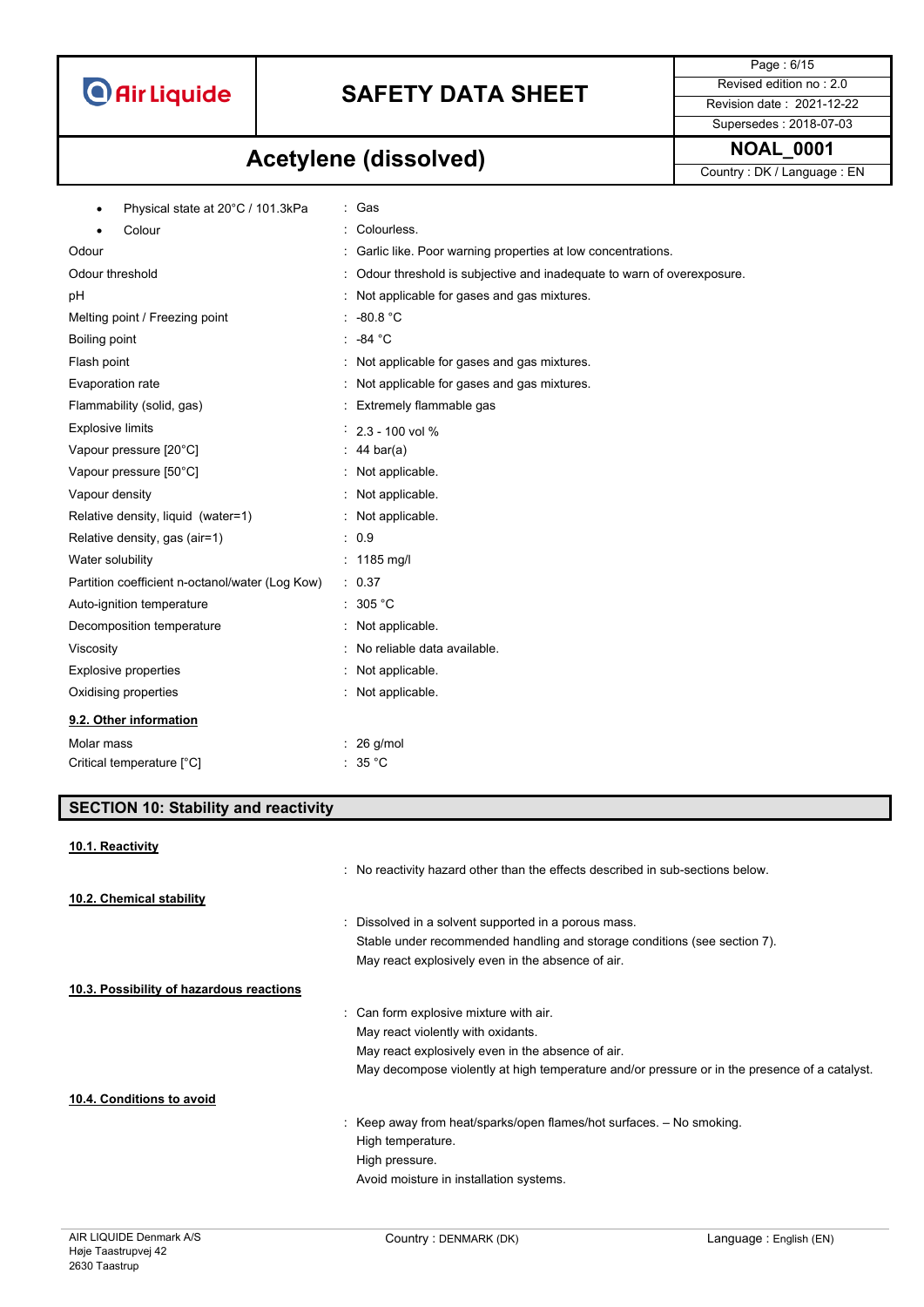# **SAFETY DATA SHEET** Revised edition no : 2.0

Supersedes : 2018-07-03

Page : 7/15

**NOAL\_0001 Acetylene (dissolved)**

| Country: DK / Language: EN |  |
|----------------------------|--|
|----------------------------|--|

| 10.5. Incompatible materials           |                                                                                                           |
|----------------------------------------|-----------------------------------------------------------------------------------------------------------|
|                                        | : Air. Oxidisers.                                                                                         |
|                                        | Forms explosive acetylides with copper, silver and mercury.                                               |
|                                        | Do not use alloys containing more than 65% copper.                                                        |
|                                        | Do not use alloys containing more than 43% silver.                                                        |
|                                        | For additional information on compatibility refer to ISO 11114.                                           |
| 10.6. Hazardous decomposition products |                                                                                                           |
|                                        | : Under normal conditions of storage and use, hazardous decomposition products should not be<br>produced. |

### **SECTION 11: Toxicological information**

#### **11.1. Information on toxicological effects**

| <b>Acute toxicity</b>                | : Acetylene has low inhalation toxicity, the LOAEC for mild intoxication in humans with no<br>residual effects is 100 000ppm (107,000 mg/m3). |  |  |
|--------------------------------------|-----------------------------------------------------------------------------------------------------------------------------------------------|--|--|
|                                      | There are no data on oral and dermal toxicity (studies are not technically feasible as the<br>substance is a gas at room temperature.         |  |  |
| <b>Skin corrosion/irritation</b>     | : No known effects from this product.                                                                                                         |  |  |
| Serious eye damage/irritation        | : No known effects from this product.                                                                                                         |  |  |
| Respiratory or skin sensitisation    | : No known effects from this product.                                                                                                         |  |  |
| Germ cell mutagenicity               | : No known effects from this product.                                                                                                         |  |  |
| Carcinogenicity                      | : No known effects from this product.                                                                                                         |  |  |
| <b>Reproductive toxicity</b>         |                                                                                                                                               |  |  |
| Toxic for reproduction : Fertility   | : No known effects from this product.                                                                                                         |  |  |
| Toxic for reproduction: unborn child | : No known effects from this product.                                                                                                         |  |  |
| <b>STOT-single exposure</b>          | : No known effects from this product.                                                                                                         |  |  |
| <b>STOT-repeated exposure</b>        | : No known effects from this product.                                                                                                         |  |  |
| <b>Aspiration hazard</b>             | Not applicable for gases and gas mixtures.                                                                                                    |  |  |

### **SECTION 12: Ecological information**

### **12.1. Toxicity**

| AIR LIQUIDE Denmark A/S             | Country: DENMARK (DK)                                                                                                             | Language: English (EN) |
|-------------------------------------|-----------------------------------------------------------------------------------------------------------------------------------|------------------------|
| Assessment                          | : Because of its high volatility, the product is unlikely to cause ground or water pollution.<br>Partition into soil is unlikely. |                        |
| 12.4. Mobility in soil              |                                                                                                                                   |                        |
| Assessment                          | : Not expected to bioaccumulate due to the low log Kow (log Kow $\leq 4$ ).<br>Refer to section 9.                                |                        |
| 12.3. Bioaccumulative potential     |                                                                                                                                   |                        |
| Assessment                          | : Will rapidly degrade by indirect photolysis in air.<br>Will not undergo hydrolysis.                                             |                        |
| 12.2. Persistence and degradability |                                                                                                                                   |                        |
| LC50 96 h - Fish [mg/l]             | $: 545$ mg/l                                                                                                                      |                        |
| EC50 72h - Algae [mg/l]             | $: 57$ mg/l                                                                                                                       |                        |
| EC50 48h - Daphnia magna [mg/l]     | $\therefore$ 242 mg/l                                                                                                             |                        |
| Assessment                          | : Classification criteria are not met.                                                                                            |                        |
|                                     |                                                                                                                                   |                        |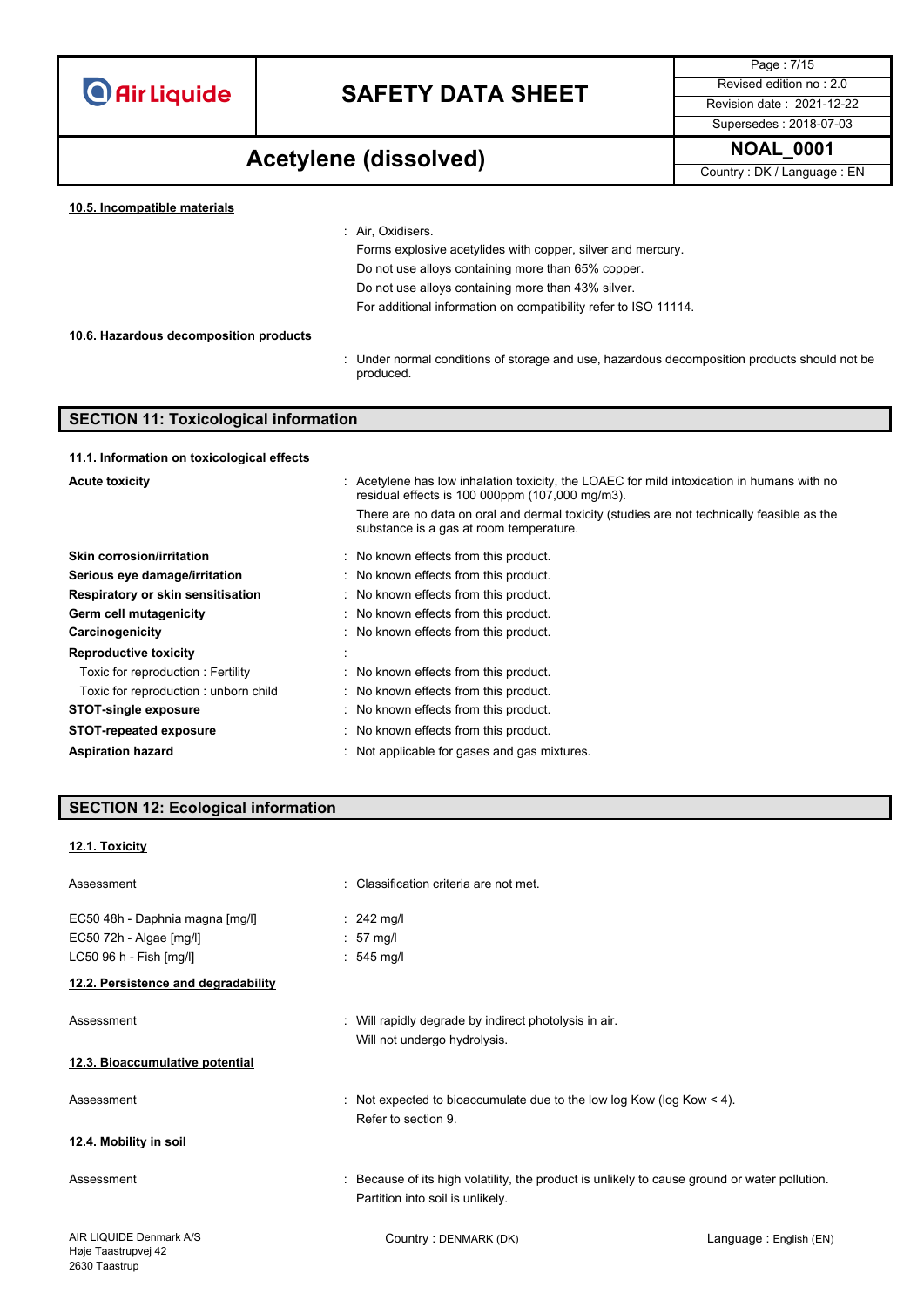# **SAFETY DATA SHEET** Revised edition no : 2.0

Page : 8/15 Supersedes : 2018-07-03

## **NOAL\_0001 Acetylene (dissolved)**

Country : DK / Language : EN

#### **12.5. Results of PBT and vPvB assessment**

| Assessment                  | $\therefore$ Not classified as PBT or vPvB. |
|-----------------------------|---------------------------------------------|
| 12.6. Other adverse effects |                                             |
| Other adverse effects       | : No known effects from this product.       |
| Effect on the ozone layer   | $\therefore$ None.                          |
| Effect on global warming    | : No known effects from this product.       |

### **SECTION 13: Disposal considerations**

| 13.1. Waste treatment methods                                                         |                                                                                                                                                                                                  |
|---------------------------------------------------------------------------------------|--------------------------------------------------------------------------------------------------------------------------------------------------------------------------------------------------|
|                                                                                       | Contact supplier if quidance is required.                                                                                                                                                        |
|                                                                                       | Do not discharge into any place where its accumulation could be dangerous.                                                                                                                       |
|                                                                                       | Ensure that the emission levels from local regulations or operating permits are not exceeded.                                                                                                    |
|                                                                                       | Refer to the EIGA code of practice Doc.30 "Disposal of Gases", downloadable at<br>http://www.eiga.org for more guidance on suitable disposal methods.                                            |
|                                                                                       | Return unused product in original container to supplier.                                                                                                                                         |
| List of hazardous waste codes (from<br>Commission Decision 2000/532/EC as<br>amended) | $\therefore$ 16 05 04 $^*$ : Gases in pressure containers (including halons) containing hazardous substances.                                                                                    |
| 13.2. Additional information                                                          |                                                                                                                                                                                                  |
|                                                                                       | : Dispose of cylinder via gas supplier only. Cylinder contains a porous material which in some<br>cases contains asbestos fibres and is saturated with a solvent (acetone or dimethylformamide). |
|                                                                                       | External treatment and disposal of waste should comply with applicable local and/or national<br>regulations.                                                                                     |

### **SECTION 14: Transport information**

| 14.1. UN number                       |                                                                                                                                                               |
|---------------------------------------|---------------------------------------------------------------------------------------------------------------------------------------------------------------|
| UN-No.                                | : 1001                                                                                                                                                        |
| 14.2. UN proper shipping name         |                                                                                                                                                               |
| Transport by road/rail (ADR/RID)      | ACETYLENE, DISSOLVED                                                                                                                                          |
| Transport by air (ICAO-TI / IATA-DGR) | Acetylene, dissolved                                                                                                                                          |
| Transport by sea (IMDG)               | ACETYLENE, DISSOLVED                                                                                                                                          |
| 14.3. Transport hazard class(es)      |                                                                                                                                                               |
| Labelling                             | 2.1 : Flammable gases.                                                                                                                                        |
| Transport by road/rail (ADR/RID)      |                                                                                                                                                               |
| Class                                 | $\therefore$ 2                                                                                                                                                |
| Classification code                   | : 4F                                                                                                                                                          |
| Hazard identification number          | : 239                                                                                                                                                         |
| <b>Tunnel Restriction</b>             | : B/D - Tank carriage : Passage forbidden through tunnels of category B, C, D and E. Other<br>carriage: Passage forbidden through tunnels of category D and E |
| Transport by air (ICAO-TI / IATA-DGR) |                                                                                                                                                               |
| Class / Div. (Sub. risk(s))           | : 2.1                                                                                                                                                         |
| Transport by sea (IMDG)               |                                                                                                                                                               |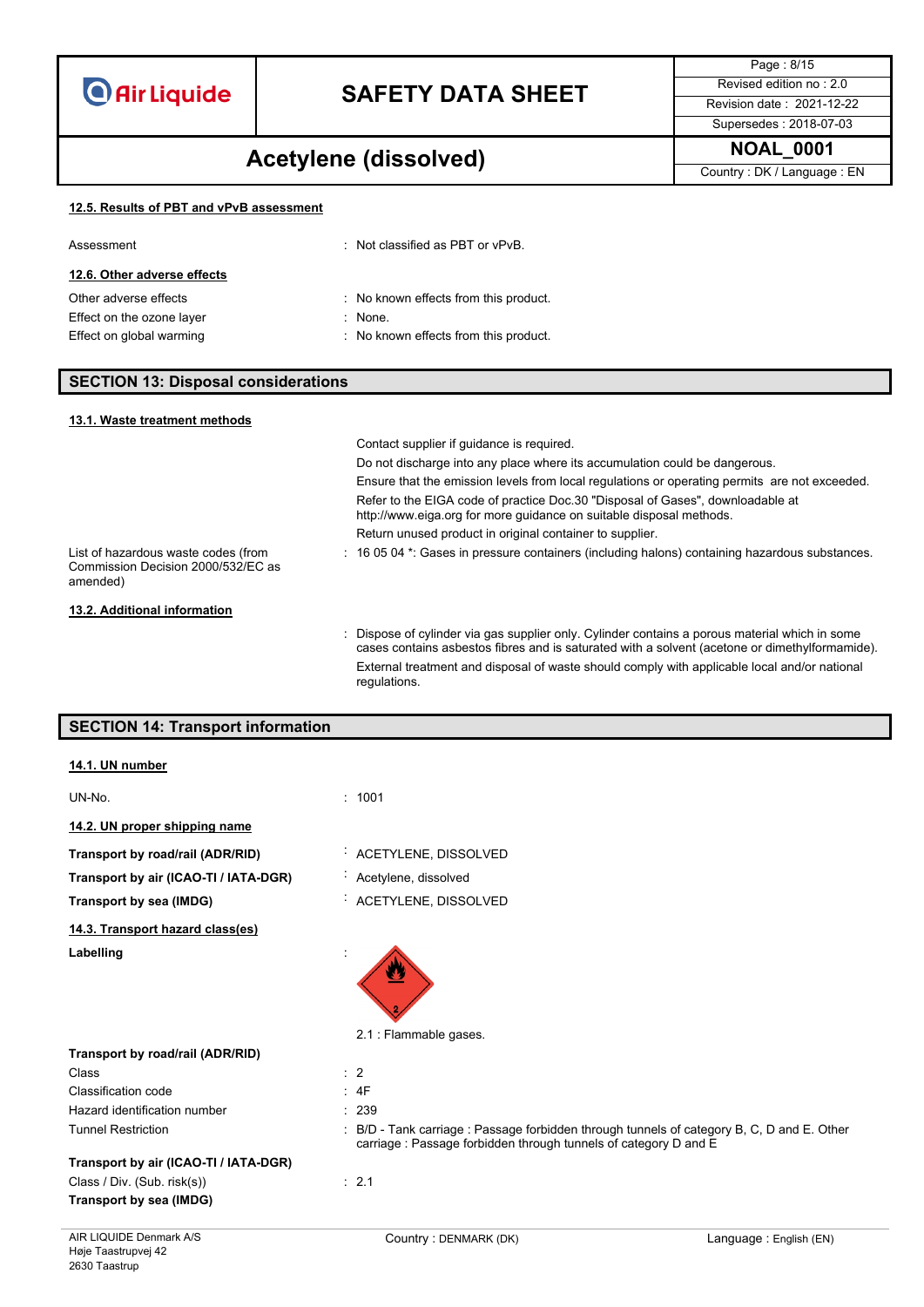| <b>O</b> Air Liquide |  |  |
|----------------------|--|--|
|                      |  |  |

Page : 9/15 Supersedes : 2018-07-03

# **NOAL\_0001 Acetylene (dissolved)**

Country : DK / Language : EN

| Class / Div. (Sub. risk(s))<br>Emergency Schedule (EmS) - Fire<br>Emergency Schedule (EmS) - Spillage |             | : 2.1<br>$: F-D$<br>$\therefore$ S-U                                                                                                     |
|-------------------------------------------------------------------------------------------------------|-------------|------------------------------------------------------------------------------------------------------------------------------------------|
| 14.4. Packing group                                                                                   |             |                                                                                                                                          |
| Transport by road/rail (ADR/RID)                                                                      |             | Not established.                                                                                                                         |
| Transport by air (ICAO-TI / IATA-DGR)                                                                 |             | Not established.                                                                                                                         |
| Transport by sea (IMDG)                                                                               |             | Not established.                                                                                                                         |
| 14.5. Environmental hazards                                                                           |             |                                                                                                                                          |
| Transport by road/rail (ADR/RID)                                                                      | ÷.          | None.                                                                                                                                    |
| Transport by air (ICAO-TI / IATA-DGR)                                                                 |             | None.                                                                                                                                    |
| Transport by sea (IMDG)                                                                               | $\bullet$ . | None.                                                                                                                                    |
| 14.6. Special precautions for user                                                                    |             |                                                                                                                                          |
| <b>Packing Instruction(s)</b>                                                                         |             |                                                                                                                                          |
| Transport by road/rail (ADR/RID)                                                                      |             | : P200                                                                                                                                   |
| Transport by air (ICAO-TI / IATA-DGR)                                                                 |             |                                                                                                                                          |
| Passenger and Cargo Aircraft                                                                          |             | : Forbidden.                                                                                                                             |
| Cargo Aircraft only                                                                                   |             | $\therefore$ 200.                                                                                                                        |
| Transport by sea (IMDG)                                                                               |             | : P200                                                                                                                                   |
| Special transport precautions                                                                         |             | : Avoid transport on vehicles where the load space is not separated from the driver's<br>compartment.                                    |
|                                                                                                       |             | Ensure vehicle driver is aware of the potential hazards of the load and knows what to do in the<br>event of an accident or an emergency. |
|                                                                                                       |             | Before transporting product containers:                                                                                                  |
|                                                                                                       |             | - Ensure there is adequate ventilation.                                                                                                  |
|                                                                                                       |             | - Ensure that containers are firmly secured.                                                                                             |
|                                                                                                       |             | - Ensure valve is closed and not leaking.                                                                                                |
|                                                                                                       |             | - Ensure valve outlet cap nut or plug (where provided) is correctly fitted.                                                              |
|                                                                                                       |             | - Ensure valve protection device (where provided) is correctly fitted.                                                                   |
| 14.7. Transport in bulk according to Annex II of Marpol and the IBC Code                              |             |                                                                                                                                          |

: Not applicable.

### **SECTION 15: Regulatory information**

### **15.1. Safety, health and environmental regulations/legislation specific for the substance or mixture**

| <b>EU-Regulations</b>                     |                                                                             |
|-------------------------------------------|-----------------------------------------------------------------------------|
| Restrictions on use                       | : None.                                                                     |
| Seveso Directive: 2012/18/EU (Seveso III) | : Listed.                                                                   |
| <b>National regulations</b>               |                                                                             |
| National legislation                      | : Ensure all national/local regulations are observed.                       |
| <b>Denmark</b>                            |                                                                             |
| Recommendations Danish Regulation         | : Young people below the age of 18 years are not allowed to use the product |
| 15.2. Chemical safety assessment          |                                                                             |
|                                           | $\therefore$ A CSA has been carried out.                                    |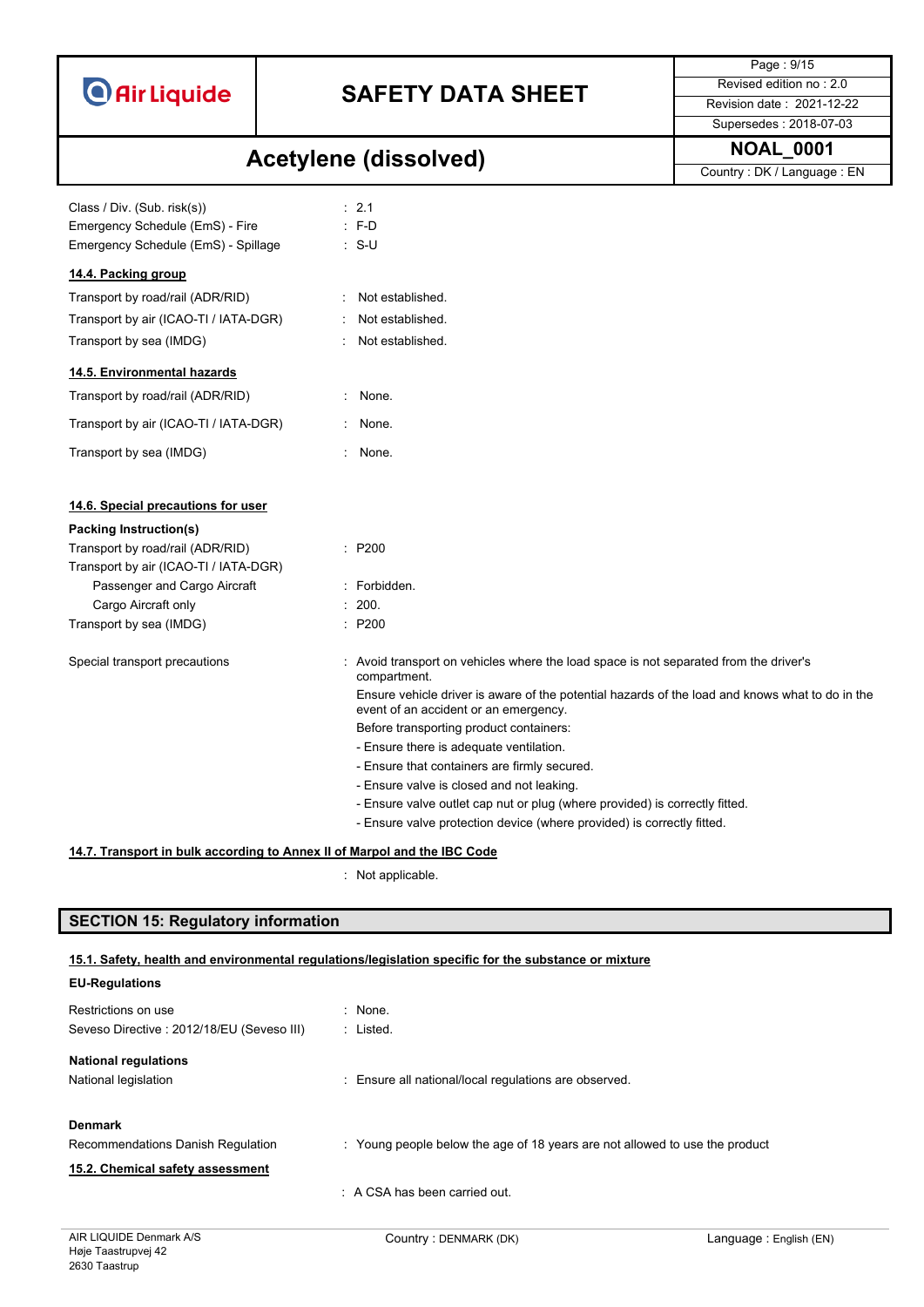# **SAFETY DATA SHEET** Revised edition no : 2.0

Page : 10/15

Supersedes : 2018-07-03

### **NOAL\_0001 Acetylene (dissolved)**

Country : DK / Language : EN

| <b>SECTION 16: Other information</b> |                                                                                                              |  |  |  |
|--------------------------------------|--------------------------------------------------------------------------------------------------------------|--|--|--|
| Indication of changes                | Revised safety data sheet in accordance with commission regulation (EU) No 453/2010.                         |  |  |  |
|                                      |                                                                                                              |  |  |  |
| Abbreviations and acronyms           | : ATE - Acute Toxicity Estimate                                                                              |  |  |  |
|                                      | CLP - Classification Labelling Packaging Regulation; Regulation (EC) No 1272/2008                            |  |  |  |
|                                      | REACH - Registration, Evaluation, Authorisation and Restriction of Chemicals Regulation (EC)<br>No 1907/2006 |  |  |  |
|                                      | EINECS - European Inventory of Existing Commercial Chemical Substances                                       |  |  |  |
|                                      | CAS# - Chemical Abstract Service number                                                                      |  |  |  |
|                                      | PPE - Personal Protection Equipment                                                                          |  |  |  |
|                                      | LC50 - Lethal Concentration to 50 % of a test population                                                     |  |  |  |
|                                      | RMM - Risk Management Measures                                                                               |  |  |  |
|                                      | PBT - Persistent, Bioaccumulative and Toxic                                                                  |  |  |  |
|                                      | vPvB - Very Persistent and Very Bioaccumulative                                                              |  |  |  |
|                                      | STOT- SE: Specific Target Organ Toxicity - Single Exposure                                                   |  |  |  |
|                                      | <b>CSA - Chemical Safety Assessment</b>                                                                      |  |  |  |
|                                      | <b>EN</b> - European Standard                                                                                |  |  |  |
|                                      | <b>UN</b> - United Nations                                                                                   |  |  |  |
|                                      | ADR - International Agreement concerning the International Carriage of Dangerous Goods by<br>Road            |  |  |  |
|                                      | IATA - International Air Transport Association                                                               |  |  |  |
|                                      | IMDG code - International Maritime Dangerous Goods                                                           |  |  |  |
|                                      | RID - Regulations concerning the International Carriage of Dangerous Goods by Rail                           |  |  |  |
|                                      | <b>WGK - Water Hazard Class</b>                                                                              |  |  |  |
|                                      | STOT - RE: Specific Target Organ Toxicity - Repeated Exposure                                                |  |  |  |
| Training advice                      | Ensure operators understand the flammability hazard.                                                         |  |  |  |
| Further information                  | This Safety Data Sheet has been established in accordance with the applicable European<br>Union legislation. |  |  |  |

#### Full text of H- and EUH-statements

| Chem. Unst. Gas A  | Chemically Unstable gases, Category A              |  |  |
|--------------------|----------------------------------------------------|--|--|
| Flam, Gas 1        | Flammable gases, Category 1                        |  |  |
| Press. Gas (Diss.) | Gases under pressure : Dissolved gas               |  |  |
| H <sub>220</sub>   | Extremely flammable gas                            |  |  |
| H <sub>230</sub>   | May react explosively even in the absence of air.  |  |  |
| H <sub>280</sub>   | Contains gas under pressure; may explode if heated |  |  |

DISCLAIMER OF LIABILITY : Before using this product in any new process or experiment, a thorough material compatibility and safety study should be carried out.

Details given in this document are believed to be correct at the time of going to press.

Whilst proper care has been taken in the preparation of this document, no liability for injury or damage resulting from its use can be accepted.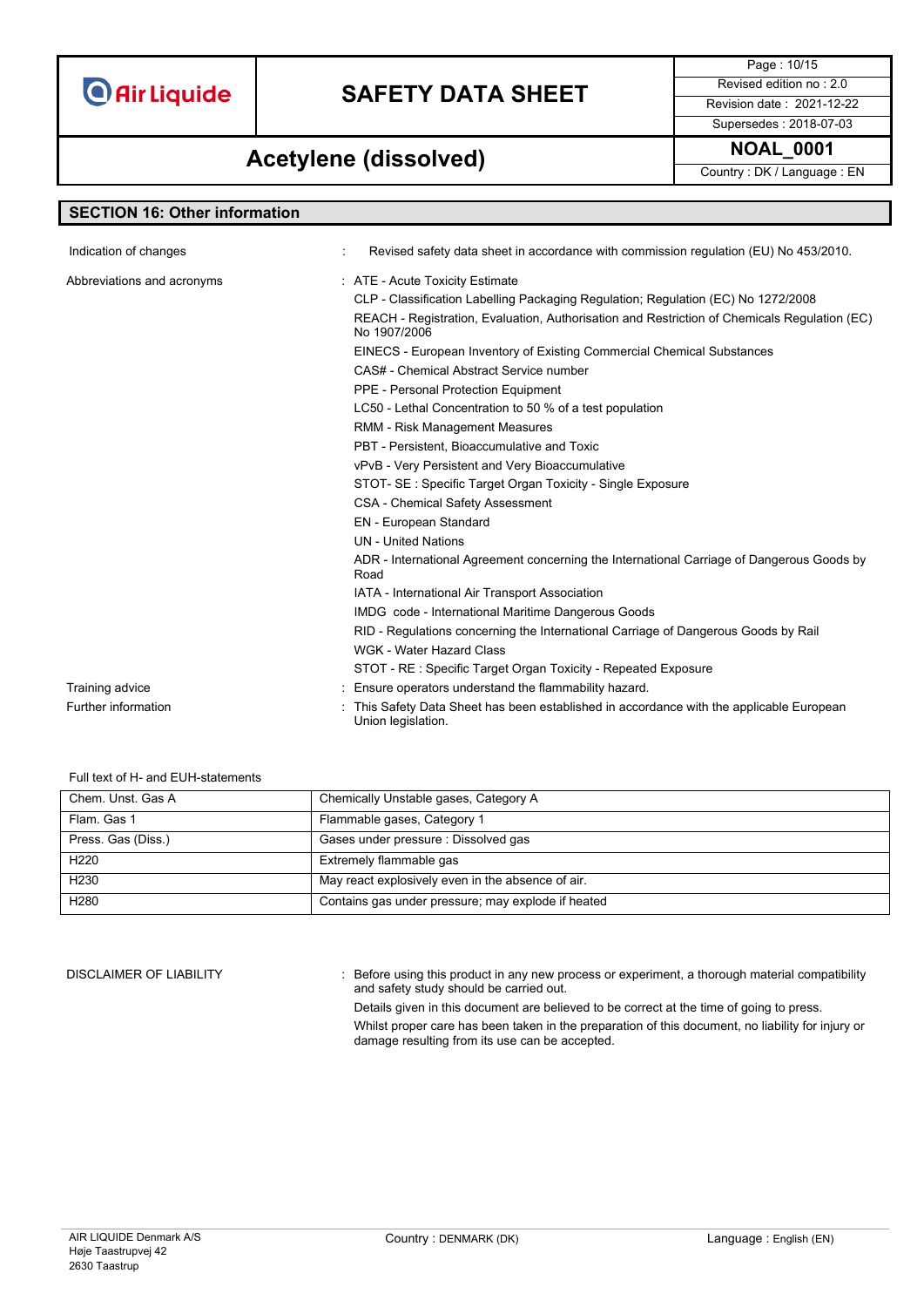# **SAFETY DATA SHEET** Revised edition no : 2.0

Page : 11/15

Supersedes : 2018-07-03

### **NOAL\_0001 Acetylene (dissolved)**

Country : DK / Language : EN

### **Annex to the safety data sheet**

This Annex documents the Exposure Scenarios (ESs) related to the identified uses of the registered substance. The ESs detail protective measures for workers and the environment in addition to those described in sections 7, 8, 11, 12 and 13 of the SDS that are required to ensure that the potential exposure to workers and the environment remains within acceptable levels for each of the **identified uses.**

#### **Table of contents of the Annex**

| <b>Identified Uses</b>                                                         | Es N <sup>o</sup> | <b>Short title</b>                           | Page |
|--------------------------------------------------------------------------------|-------------------|----------------------------------------------|------|
| Formulation of mixtures in pressure receptacles                                | $001 - 1$         | Industrial uses, closed contained conditions | 12   |
| Transfilling in pressure receptacles                                           | $001 - 1$         | Industrial uses, closed contained conditions | 12   |
| Calibration of analysis equipment                                              | $001 - 1$         | Industrial uses, closed contained conditions | 12   |
| Feedstock in chemical processes                                                | $001 - 1$         | Industrial uses, closed contained conditions | 12   |
| Fuel gas for welding, cutting, heating, brazing and soldering<br>applications. | $001 - 1$         | Industrial uses, closed contained conditions | 12   |
| Fuel gas for welding, cutting, heating, brazing and soldering<br>applications. | $001 - 2$         | Professional uses                            | 14   |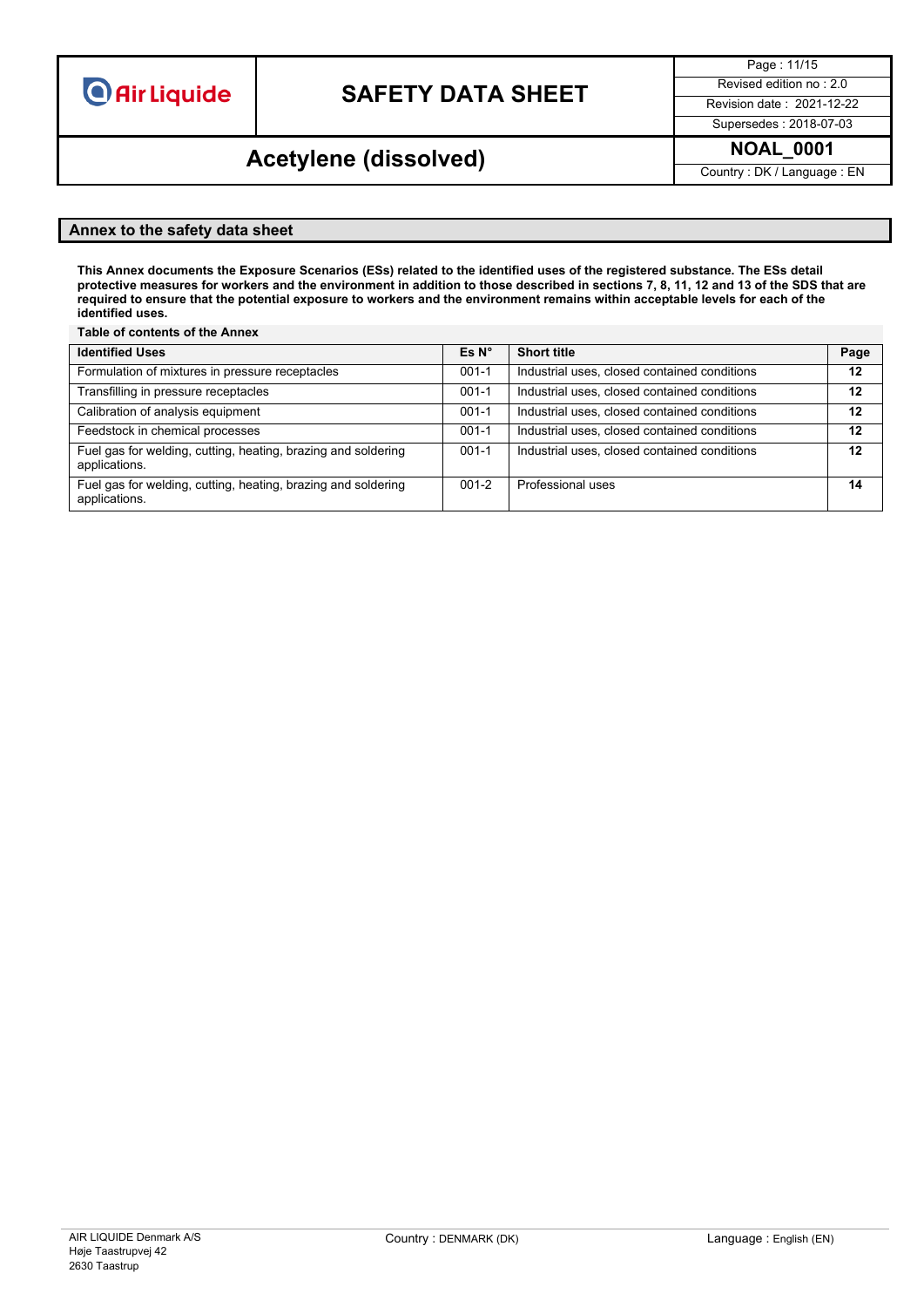

Page : 12/15 Supersedes : 2018-07-03

# **NOAL\_0001 Acetylene (dissolved)**

Country : DK / Language : EN

### **1. 001-1: Industrial uses, closed contained conditions**

| 1.1. Title section                                                                                                                                   |                                                                                                     |                 |                                                                                                                                   |                                                                                                                      |  |  |
|------------------------------------------------------------------------------------------------------------------------------------------------------|-----------------------------------------------------------------------------------------------------|-----------------|-----------------------------------------------------------------------------------------------------------------------------------|----------------------------------------------------------------------------------------------------------------------|--|--|
| Industrial uses, closed contained conditions                                                                                                         |                                                                                                     |                 | ES Ref.: 001-1<br>Revision date: 01/10/2016                                                                                       | Association ref code: EIGA001-1                                                                                      |  |  |
| Processes, tasks, activities covered                                                                                                                 |                                                                                                     |                 | Industrial uses, including product transfers and associated laboratory activities within<br>different closed or contained systems |                                                                                                                      |  |  |
| Environment                                                                                                                                          |                                                                                                     | Use descriptors |                                                                                                                                   |                                                                                                                      |  |  |
| CS <sub>1</sub>                                                                                                                                      |                                                                                                     |                 | ERC1, ERC2, ERC4, ERC6a, ERC6b, ERC7, ERC8d                                                                                       |                                                                                                                      |  |  |
| Worker                                                                                                                                               |                                                                                                     | Use descriptors |                                                                                                                                   |                                                                                                                      |  |  |
| CS <sub>2</sub>                                                                                                                                      |                                                                                                     |                 | PROC1, PROC2, PROC3, PROC8b, PROC9                                                                                                |                                                                                                                      |  |  |
| Assessment method                                                                                                                                    |                                                                                                     | ECETOC TRA 2.0  |                                                                                                                                   |                                                                                                                      |  |  |
| 1.2. Conditions of use affecting exposure                                                                                                            |                                                                                                     |                 |                                                                                                                                   |                                                                                                                      |  |  |
| 1.2.1. Control of environmental exposure: ERC1, ERC2, ERC4, ERC6a, ERC6b, ERC7, ERC8d                                                                |                                                                                                     |                 |                                                                                                                                   |                                                                                                                      |  |  |
| ERC1                                                                                                                                                 | Manufacture of substances                                                                           |                 |                                                                                                                                   |                                                                                                                      |  |  |
| ERC <sub>2</sub>                                                                                                                                     | Formulation of preparations                                                                         |                 |                                                                                                                                   |                                                                                                                      |  |  |
| ERC4                                                                                                                                                 |                                                                                                     |                 | Industrial use of processing aids in processes and products, not becoming part of articles                                        |                                                                                                                      |  |  |
| ERC6a                                                                                                                                                |                                                                                                     |                 | Industrial use resulting in manufacture of another substance (use of intermediates)                                               |                                                                                                                      |  |  |
| ERC6b                                                                                                                                                | Industrial use of reactive processing aids                                                          |                 |                                                                                                                                   |                                                                                                                      |  |  |
| ERC7                                                                                                                                                 | Industrial use of substances in closed systems                                                      |                 |                                                                                                                                   |                                                                                                                      |  |  |
| ERC8d                                                                                                                                                |                                                                                                     |                 | Wide dispersive outdoor use of processing aids in open systems                                                                    |                                                                                                                      |  |  |
| Product (article) characteristics                                                                                                                    |                                                                                                     |                 |                                                                                                                                   |                                                                                                                      |  |  |
| Physical form of product                                                                                                                             |                                                                                                     |                 | See section 9 of the SDS, No additional information                                                                               |                                                                                                                      |  |  |
| Concentration of substance in product                                                                                                                |                                                                                                     | $= 100 %$       |                                                                                                                                   |                                                                                                                      |  |  |
| Amount used, frequency and duration of use (or from service life)                                                                                    |                                                                                                     |                 |                                                                                                                                   |                                                                                                                      |  |  |
| The actual tonnage handled per site is not considered<br>to influence the immissions as such for this scenario as<br>there is practically no release |                                                                                                     |                 |                                                                                                                                   |                                                                                                                      |  |  |
| 260<br>Emission Days (days/year)                                                                                                                     |                                                                                                     |                 |                                                                                                                                   |                                                                                                                      |  |  |
| Technical and organisational conditions and measures                                                                                                 |                                                                                                     |                 |                                                                                                                                   |                                                                                                                      |  |  |
| Ensure operatives are trained to minimise releases                                                                                                   |                                                                                                     |                 |                                                                                                                                   |                                                                                                                      |  |  |
| Conditions and measures related to sewage treatment plant                                                                                            |                                                                                                     |                 |                                                                                                                                   |                                                                                                                      |  |  |
| Wastewater emission controls are not applicable as<br>there is no direct release to wastewater                                                       |                                                                                                     |                 |                                                                                                                                   |                                                                                                                      |  |  |
| Conditions and measures related to treatment of waste (including article waste)                                                                      |                                                                                                     |                 |                                                                                                                                   |                                                                                                                      |  |  |
| See section 13 of the SDS                                                                                                                            |                                                                                                     |                 |                                                                                                                                   |                                                                                                                      |  |  |
| Other conditions affecting environmental exposure                                                                                                    |                                                                                                     |                 |                                                                                                                                   |                                                                                                                      |  |  |
| No additional information                                                                                                                            |                                                                                                     |                 |                                                                                                                                   |                                                                                                                      |  |  |
| 1.2.2. Control of worker exposure: PROC1, PROC2, PROC3, PROC8b, PROC9                                                                                |                                                                                                     |                 |                                                                                                                                   |                                                                                                                      |  |  |
| Use in closed process, no likelihood of exposure<br>PROC1                                                                                            |                                                                                                     |                 |                                                                                                                                   |                                                                                                                      |  |  |
| PROC2                                                                                                                                                | Use in closed, continuous process with occasional controlled exposure                               |                 |                                                                                                                                   |                                                                                                                      |  |  |
| PROC3                                                                                                                                                | Use in closed batch process (synthesis or formulation)                                              |                 |                                                                                                                                   |                                                                                                                      |  |  |
| PROC8b                                                                                                                                               |                                                                                                     |                 |                                                                                                                                   | Transfer of substance or preparation (charging/discharging) from/to vessels/large containers at dedicated facilities |  |  |
| PROC9                                                                                                                                                | Transfer of substance or mixture into small containers (dedicated filling line, including weighing) |                 |                                                                                                                                   |                                                                                                                      |  |  |
| Product (article) characteristics                                                                                                                    |                                                                                                     |                 |                                                                                                                                   |                                                                                                                      |  |  |
| Physical form of product                                                                                                                             |                                                                                                     |                 | See section 9 of the SDS, No additional information                                                                               |                                                                                                                      |  |  |
| Concentration of substance in product                                                                                                                |                                                                                                     | $= 100 %$       |                                                                                                                                   |                                                                                                                      |  |  |
| Amount used (or contained in articles), frequency and duration of use/exposure                                                                       |                                                                                                     |                 |                                                                                                                                   |                                                                                                                      |  |  |
| The actual tonnage handled per shift is not considered                                                                                               |                                                                                                     |                 |                                                                                                                                   |                                                                                                                      |  |  |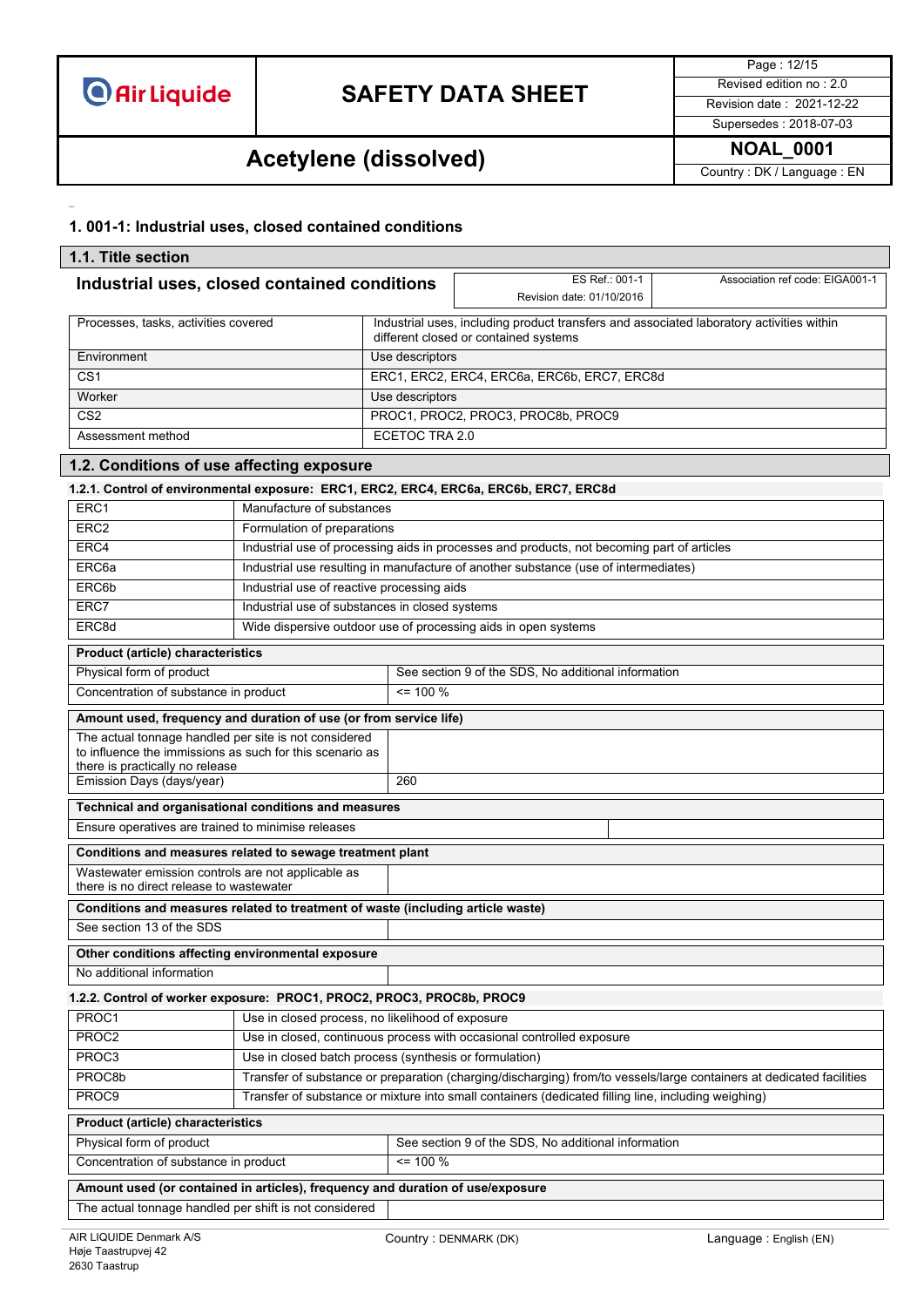# **SAFETY DATA SHEET** Revised edition no : 2.0

Page : 13/15

Supersedes : 2018-07-03

### **NOAL\_0001 Acetylene (dissolved)**

Country : DK / Language : EN

| to influence the exposure as such for this scenario.<br>Instead, the combination of the scale of operation and<br>level of containment/automation (as reflected in the<br>technical conditions) is the main determinant of the |             |  |  |
|--------------------------------------------------------------------------------------------------------------------------------------------------------------------------------------------------------------------------------|-------------|--|--|
| process-intrinsic emission potential.                                                                                                                                                                                          |             |  |  |
| Exposure duration                                                                                                                                                                                                              | $= 8 h/day$ |  |  |
| Covers frequency up to:                                                                                                                                                                                                        | 5 days/week |  |  |
| Technical and organisational conditions and measures                                                                                                                                                                           |             |  |  |
| See sections 2 and 7 of the SDS.                                                                                                                                                                                               |             |  |  |
| Handle product within a closed system                                                                                                                                                                                          |             |  |  |
| Apply a good standard of general or controlled ventilation when maintenance activities are<br>carried out.                                                                                                                     |             |  |  |
| Ensure operatives are trained to minimise exposure                                                                                                                                                                             |             |  |  |
| Ensure supervision is in place to check that the RMMs are in place and are being used<br>correctly and that the OCs are being followed                                                                                         |             |  |  |
| Conditions and measures related to personal protection, hygiene and health evaluation                                                                                                                                          |             |  |  |
| See section 8 of the SDS.                                                                                                                                                                                                      |             |  |  |
| Other conditions affecting workers exposure                                                                                                                                                                                    |             |  |  |
| Indoor or outdoor use                                                                                                                                                                                                          |             |  |  |
|                                                                                                                                                                                                                                |             |  |  |

### **1.3. Exposure estimation and reference to its source**

#### **1.3.1. Environmental release and exposure: ERC1, ERC2, ERC4, ERC6a, ERC6b, ERC7, ERC8d**

The substance is not classified for human health hazards or for environment effects and it is not PBT or vPvB so that no exposure assessment or risk characterisation is required.

#### **1.3.2. Worker exposure: PROC1, PROC2, PROC3, PROC8b, PROC9**

The substance is not classified for human health hazards or for environment effects and it is not PBT or vPvB so that no exposure assessment or risk characterisation is required.

#### **1.4. Guidance to Downstream User to evaluate whether he works inside the boundaries set by the ES**

### **1.4.1. Environment**

Guidance - Environment Check that RMMs and OCs are as described above or of equivalent efficiency

#### **1.4.2. Health**

Guidance - Health Check that RMMs and OCs are as described above or of equivalent efficiency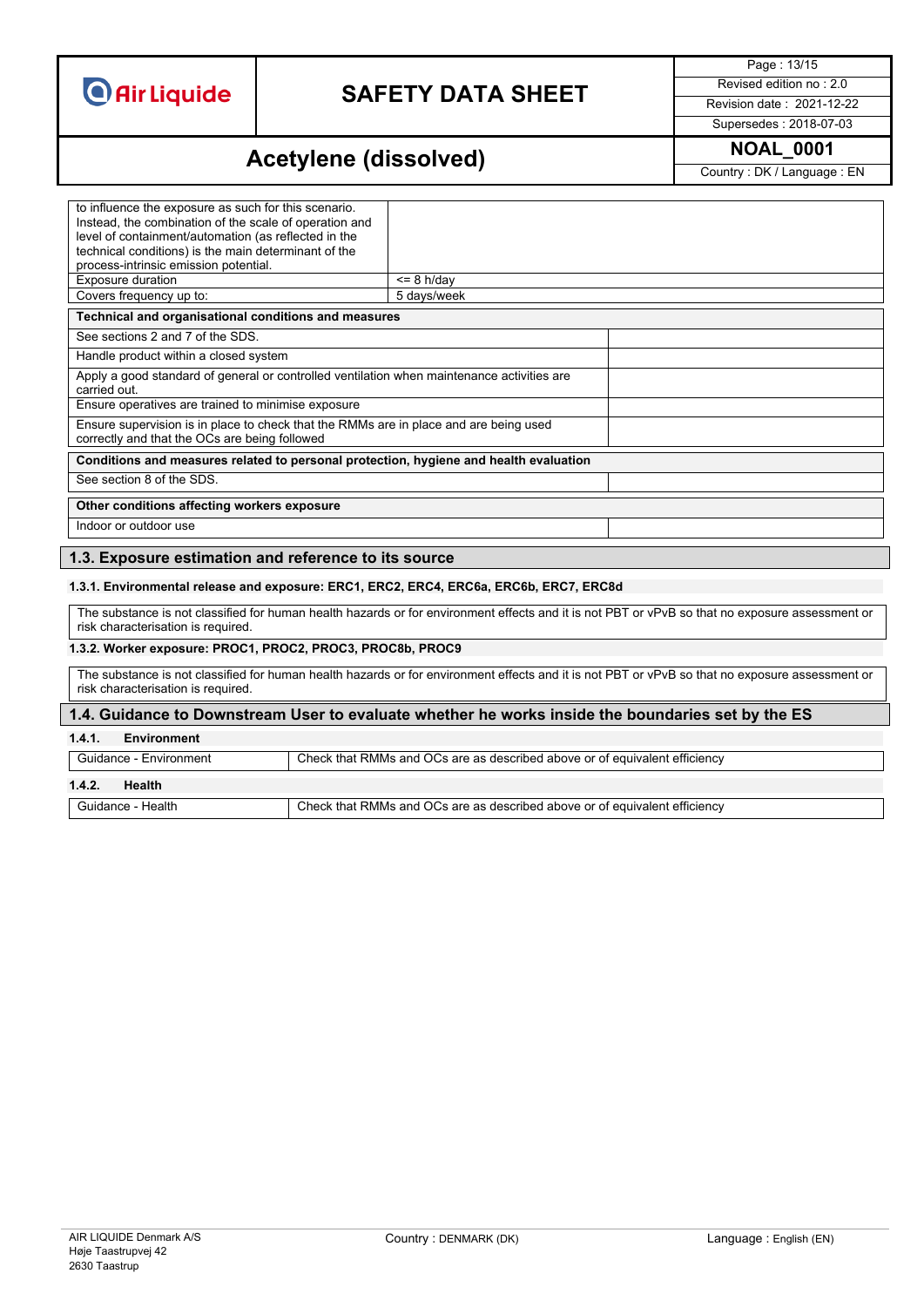# **SAFETY DATA SHEET** Revised edition no : 2.0

Page : 14/15 Supersedes : 2018-07-03

# **NOAL\_0001 Acetylene (dissolved)**

Country : DK / Language : EN

### **2. 001-2: Professional uses**

| 2.1. Title section                                                                                                                                                                                                                                                                                                                |                                                                                |                 |                                                                                                               |  |                                 |  |
|-----------------------------------------------------------------------------------------------------------------------------------------------------------------------------------------------------------------------------------------------------------------------------------------------------------------------------------|--------------------------------------------------------------------------------|-----------------|---------------------------------------------------------------------------------------------------------------|--|---------------------------------|--|
| <b>Professional uses</b>                                                                                                                                                                                                                                                                                                          |                                                                                |                 | ES Ref.: 001-2<br>Revision date: 01/10/2016                                                                   |  | Association ref code: EIGA001-2 |  |
| Processes, tasks, activities covered                                                                                                                                                                                                                                                                                              |                                                                                |                 | Professional uses, including transfer of product in non-industrial settings                                   |  |                                 |  |
| Environment                                                                                                                                                                                                                                                                                                                       |                                                                                | Use descriptors |                                                                                                               |  |                                 |  |
| $\overline{CS1}$                                                                                                                                                                                                                                                                                                                  |                                                                                | ERC9a, ERC9b    |                                                                                                               |  |                                 |  |
| Worker                                                                                                                                                                                                                                                                                                                            |                                                                                | Use descriptors |                                                                                                               |  |                                 |  |
| CS <sub>2</sub>                                                                                                                                                                                                                                                                                                                   | PROC4, PROC8a                                                                  |                 |                                                                                                               |  |                                 |  |
| Assessment method                                                                                                                                                                                                                                                                                                                 |                                                                                | ECETOC TRA 2.0  |                                                                                                               |  |                                 |  |
| 2.2. Conditions of use affecting exposure                                                                                                                                                                                                                                                                                         |                                                                                |                 |                                                                                                               |  |                                 |  |
| 2.2.1. Control of environmental exposure: ERC9a, ERC9b                                                                                                                                                                                                                                                                            |                                                                                |                 |                                                                                                               |  |                                 |  |
| ERC9a                                                                                                                                                                                                                                                                                                                             | Wide dispersive indoor use of substances in closed systems                     |                 |                                                                                                               |  |                                 |  |
| ERC9b                                                                                                                                                                                                                                                                                                                             | Wide dispersive outdoor use of substances in closed systems                    |                 |                                                                                                               |  |                                 |  |
| Product (article) characteristics                                                                                                                                                                                                                                                                                                 |                                                                                |                 |                                                                                                               |  |                                 |  |
| Physical form of product                                                                                                                                                                                                                                                                                                          |                                                                                |                 | See section 9 of the SDS, No additional information                                                           |  |                                 |  |
| Concentration of substance in product                                                                                                                                                                                                                                                                                             |                                                                                | $= 100 \%$      |                                                                                                               |  |                                 |  |
| Amount used, frequency and duration of use (or from service life)                                                                                                                                                                                                                                                                 |                                                                                |                 |                                                                                                               |  |                                 |  |
| The actual tonnage handled per site is not considered<br>to influence the immissions as such for this scenario as<br>there is practically no release                                                                                                                                                                              |                                                                                | 260             |                                                                                                               |  |                                 |  |
| Emission Days (days/year)                                                                                                                                                                                                                                                                                                         |                                                                                |                 |                                                                                                               |  |                                 |  |
| Technical and organisational conditions and measures                                                                                                                                                                                                                                                                              |                                                                                |                 |                                                                                                               |  |                                 |  |
| Ensure operatives are trained to minimise releases                                                                                                                                                                                                                                                                                |                                                                                |                 |                                                                                                               |  |                                 |  |
| Conditions and measures related to sewage treatment plant                                                                                                                                                                                                                                                                         |                                                                                |                 |                                                                                                               |  |                                 |  |
| Wastewater emission controls are not applicable as<br>there is no direct release to wastewater                                                                                                                                                                                                                                    |                                                                                |                 |                                                                                                               |  |                                 |  |
| Conditions and measures related to treatment of waste (including article waste)                                                                                                                                                                                                                                                   |                                                                                |                 |                                                                                                               |  |                                 |  |
| See section 13 of the SDS                                                                                                                                                                                                                                                                                                         |                                                                                |                 |                                                                                                               |  |                                 |  |
| Other conditions affecting environmental exposure                                                                                                                                                                                                                                                                                 |                                                                                |                 |                                                                                                               |  |                                 |  |
| No additional information                                                                                                                                                                                                                                                                                                         |                                                                                |                 |                                                                                                               |  |                                 |  |
| 2.2.2. Control of worker exposure: PROC4, PROC8a                                                                                                                                                                                                                                                                                  |                                                                                |                 |                                                                                                               |  |                                 |  |
| PROC4                                                                                                                                                                                                                                                                                                                             |                                                                                |                 | Use in batch and other process (synthesis) where opportunity for exposure arises                              |  |                                 |  |
| PROC <sub>8a</sub>                                                                                                                                                                                                                                                                                                                | facilities                                                                     |                 | Transfer of substance or preparation (charging/discharging) from/to vessels/large containers at non dedicated |  |                                 |  |
| <b>Product (article) characteristics</b>                                                                                                                                                                                                                                                                                          |                                                                                |                 |                                                                                                               |  |                                 |  |
| Physical form of product                                                                                                                                                                                                                                                                                                          |                                                                                |                 | See section 9 of the SDS, No additional information                                                           |  |                                 |  |
| Concentration of substance in product                                                                                                                                                                                                                                                                                             |                                                                                | $= 100 \%$      |                                                                                                               |  |                                 |  |
|                                                                                                                                                                                                                                                                                                                                   | Amount used (or contained in articles), frequency and duration of use/exposure |                 |                                                                                                               |  |                                 |  |
| The actual tonnage handled per shift is not considered<br>to influence the exposure as such for this scenario.<br>Instead, the combination of the scale of operation and<br>level of containment/automation (as reflected in the<br>technical conditions) is the main determinant of the<br>process-intrinsic emission potential. |                                                                                |                 |                                                                                                               |  |                                 |  |
| Exposure duration                                                                                                                                                                                                                                                                                                                 |                                                                                | $\leq$ 8 h/day  |                                                                                                               |  |                                 |  |
| Covers frequency up to:                                                                                                                                                                                                                                                                                                           |                                                                                | 5 days/week     |                                                                                                               |  |                                 |  |
| Technical and organisational conditions and measures                                                                                                                                                                                                                                                                              |                                                                                |                 |                                                                                                               |  |                                 |  |
| See sections 2 and 7 of the SDS.                                                                                                                                                                                                                                                                                                  |                                                                                |                 |                                                                                                               |  |                                 |  |
| Handle product within a closed system                                                                                                                                                                                                                                                                                             |                                                                                |                 |                                                                                                               |  |                                 |  |